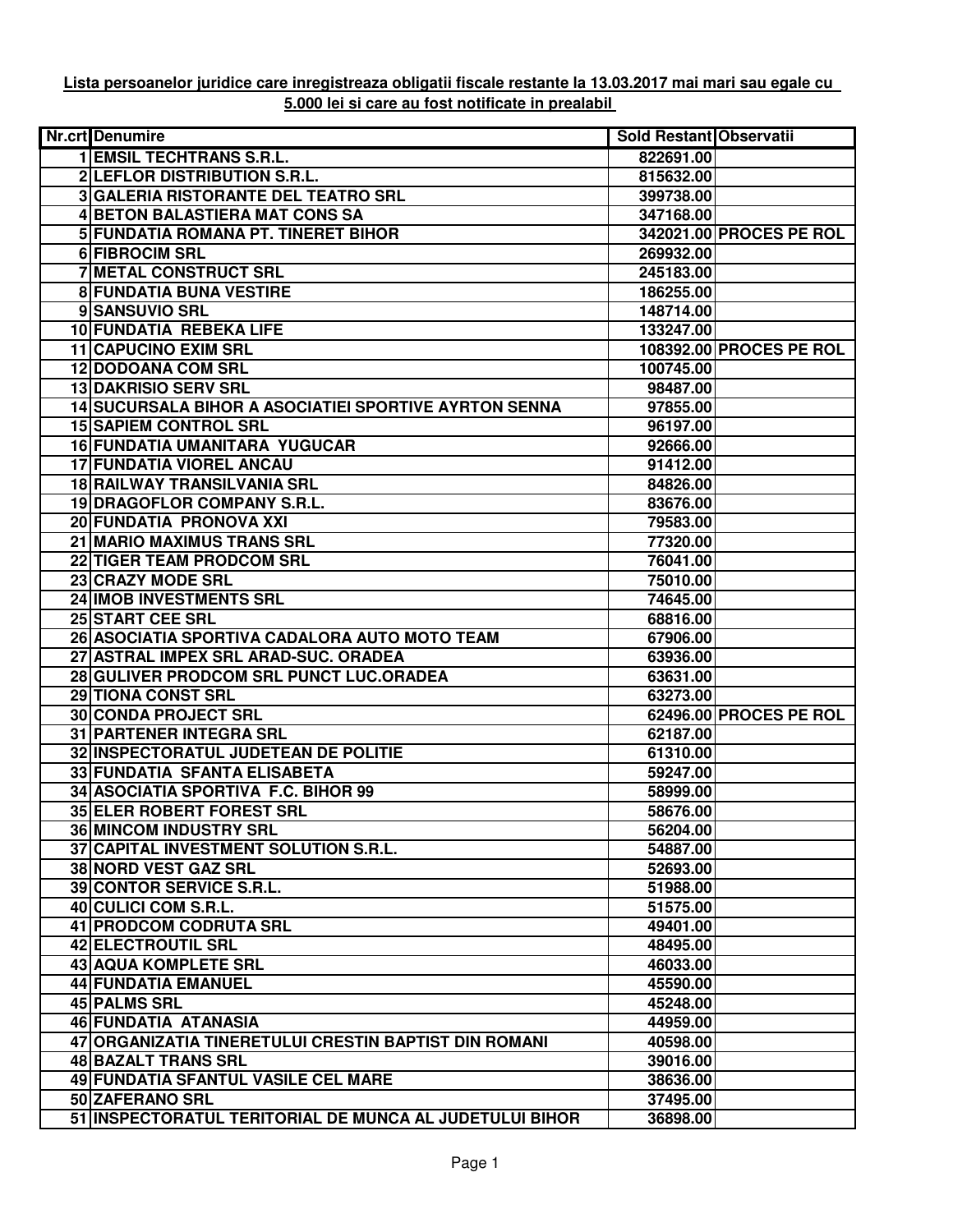| <b>Nr.crt</b> Denumire        |                                                       | <b>Sold Restant Observatii</b> |  |
|-------------------------------|-------------------------------------------------------|--------------------------------|--|
|                               | 52 STATIUNEA DE CERCETARE - DEZVOLTARE AGRICOLA ORADE | 35525.00                       |  |
| 53 LICUDAM SRL                |                                                       | 35410.00                       |  |
| 54 GARZEN SERV PROD SRL       |                                                       | 34613.00                       |  |
| 55 MAMA CENTER                |                                                       | 34180.00                       |  |
| 56 FUNDATIA AGRARIA           |                                                       | 33368.00                       |  |
| 57 COMALIM 57 LUPSEA SA       |                                                       | 33169.00                       |  |
|                               | 58 INSTALATII FRIGORIFICE M.R.I. S.R.L.               | 32801.00                       |  |
| 59 FUNDATIA MIORITA           |                                                       | 31723.00                       |  |
| 60 RESPV SRL                  |                                                       | 31099.00                       |  |
| 61 FUNDATIA MOISE             |                                                       | 30640.00                       |  |
| 62 VAZCOM SRL                 |                                                       | 30601.00                       |  |
| 63 LESITAL SRL                |                                                       | 29995.00                       |  |
| 64 FUNDATIA AGAPE             |                                                       | 29606.00                       |  |
| 65 GELATERIA SANDRO SRL       |                                                       | 29296.00                       |  |
| 66 LOGICA FOX SRL             |                                                       | 28762.00                       |  |
| 67 POD SERV COM S.R.L.        |                                                       | 27812.00                       |  |
| 68 ROSNIC COM S.R.L.          |                                                       | 27149.00                       |  |
| <b>69 TERASTON INVEST SRL</b> |                                                       | 27139.00                       |  |
| 70 FUNDATIA BRAVO HELP        |                                                       | 26911.00                       |  |
| <b>71 CIMREX SRL</b>          |                                                       | 26417.00                       |  |
|                               | <b>72 EXPRES BUSINESS INVESTMENT SRL</b>              | 26157.00                       |  |
| <b>73 FUNDATIA CERTO</b>      |                                                       | 25995.00                       |  |
|                               | 74 CASA DE EDITURA SI PRESA FOGET 2006 SRL            | 25554.00                       |  |
| <b>75 ROMPUF IMPEX SRL</b>    |                                                       | 24763.00                       |  |
|                               | 76 FUNDATIA DE INTRAJUTORARE RABINUL                  | 24057.00                       |  |
| 77 CRISMONA SERV S.R.L.       |                                                       | 23907.00                       |  |
| 78 EDIL GAMA                  |                                                       | 23687.00                       |  |
| 79 LAND CONSULTING EVENT SRL  |                                                       | 23625.00                       |  |
| 80 COYOTE UGLY SRL            |                                                       | 23585.00                       |  |
| 81 RONCRIS SRL                |                                                       | 23447.00                       |  |
| 82 ORFOREST SRL               |                                                       | 23376.00                       |  |
| 83 FUNDATIA ORDINUL DE MALTA  |                                                       | 23208.00                       |  |
| <b>84 FUNDATIA MARCELLO</b>   |                                                       | 22867.00                       |  |
| 85 FEDEX TRANSPORT SRL        |                                                       | 22865.00                       |  |
| <b>86 SAPPE MARKETING SRL</b> |                                                       | 22783.00                       |  |
| 87 MEGAMOTORS TRANS SRL       |                                                       | 22739.00                       |  |
| 88 GORDAN & BODEAN S.R.L.     |                                                       | 22272.00                       |  |
| 89 INVEST SUNRISE COM S.R.L.  |                                                       | 22244.00                       |  |
|                               | 90 FUNDATIA PENTRU AJUTOARE UMANITARE LATIMERIA       | 22224.00                       |  |
|                               | 91 SPERANTA - SERVICII SI COMERT SRL                  | 22069.00                       |  |
| 92 ASOCIATIA AVA EMANUEL      |                                                       | 21929.00                       |  |
| 93 VALMIEX COMPANY S.R.L.     |                                                       | 21835.00                       |  |
| 94 BEE FEE CONSULTING SRL     |                                                       | 21615.00                       |  |
| 95 DONETII COM SRL            |                                                       | 21548.00                       |  |
| 96 VELOCOMTEC SRL             |                                                       | 21384.00                       |  |
| 97 BELA INDEX TRANS S.R.L.    |                                                       | 21138.00                       |  |
| 98 SATTECH SRL                |                                                       | 21117.00                       |  |
|                               | 99 SHOPPING CENTER HOLDING SRL                        | 20898.00                       |  |
| 100 DANDAPHNE TRANS S.R.L.    |                                                       | 20650.00                       |  |
| 101 EUROSTAR PRO INVEST SRL   |                                                       | 20376.00                       |  |
| <b>102 SOVECO ROMANIA SRL</b> |                                                       | 19605.00                       |  |
| 103 PROMO PROD INVEST SRL     |                                                       | 19343.00                       |  |
| 104 FUNDATIA PELLE            |                                                       | 19170.00                       |  |
|                               | 105 FUNDATIA DE INTRAJUTORARE PRO - HELP              | 18779.00                       |  |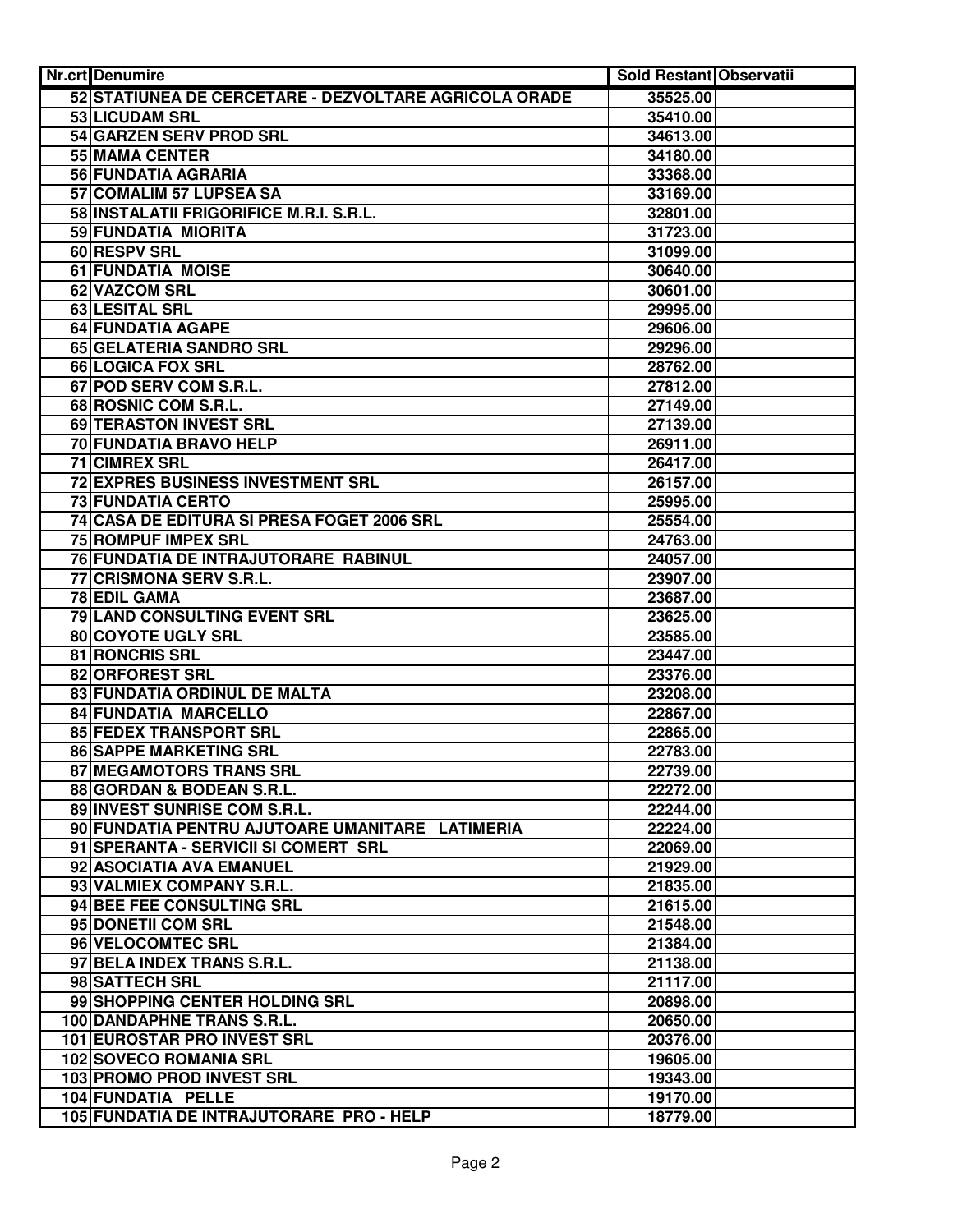| <b>Nr.crt</b> Denumire                    | <b>Sold Restant Observatii</b> |  |
|-------------------------------------------|--------------------------------|--|
| <b>106 FUNDATIA MARIA HILFE</b>           | 18647.00                       |  |
| <b>107 GENCO CARWASH SRL</b>              | 17953.00                       |  |
| 108 <b>IRISOIL SRL</b>                    | 17614.00                       |  |
| 109 EURO LOAD INTERNATIONAL SRL           | 17174.00                       |  |
| 110 MILLSTAR PROD S.R.L.                  | 17088.00                       |  |
| <b>111 MACABEI SERV SRL</b>               | 16932.00                       |  |
| <b>112 FUNDATIA UNIVERSITARIA</b>         | 16816.00                       |  |
| 113 PAND-COM-IMPEX SRL                    | 16779.00                       |  |
| <b>114 FUNDATIA TARGET</b>                | 16684.00                       |  |
| <b>115 FUNDATIA CONEXIUNI</b>             | 16453.00                       |  |
| 116 RESTAURANT LA GALLERIA S.R.L.         | 16156.00                       |  |
| <b>117 FUNDATIA TIMOTEI</b>               | 16101.00                       |  |
| <b>118 FUNDATIA DAHL</b>                  | 16033.00                       |  |
| <b>119 FUNDATIA SFANTA MARIA</b>          | 15994.00                       |  |
| <b>120 SPIRALEXA SRL</b>                  | 15875.00                       |  |
| <b>121 GINOBRI TRANSCOM SRL</b>           | 15827.00                       |  |
| <b>122 FABRIZIO SRL</b>                   | 15417.00                       |  |
| 123 FUNDATIA AUMAR                        | 15305.00                       |  |
| <b>124 TABAC TRANSILVANIA SRL</b>         | 15228.00                       |  |
| 125 CALICOR GROUP SRL                     | 15132.00                       |  |
| <b>126 WORLD ACTIV COMPANY SRL</b>        | 15091.00                       |  |
| 127 PORTAN I. CALIN CAB. AVOC.            | 14950.00                       |  |
| <b>128 FUNDATIA CULTURALA PHOENIX</b>     | 14919.00                       |  |
| 129 VALSPUM SRL                           | 14639.00                       |  |
| <b>130 FUNDATIA APOCALIPTUS</b>           | 14569.00                       |  |
| 131 ITALIAN TRADING S.R.L.                | 14300.00                       |  |
| 132 PROIECT GEO 2003 SRL                  | 13849.00                       |  |
| 133 PROSTAR CRISTAL SRL                   | 13737.00                       |  |
| <b>134 ROXANAFLOR SRL</b>                 | 13737.00                       |  |
| <b>135 TECHNO BUILD SRL</b>               | 13519.00                       |  |
| 136 PROFICOM SRL                          | 13408.00                       |  |
| <b>137 INTENSIV OIL GROUP SRL</b>         | 13171.00                       |  |
| <b>138 ANABOND SRL</b>                    | 13116.00                       |  |
| 139 TOMI OIL SRL                          | 13097.00                       |  |
| 140 SAN - TEAM ROMANIA S.R.L.             | 13070.00                       |  |
| 141 KUN TRUCK SRL                         | 13036.00                       |  |
| <b>142 ZIMRA S.R.L.</b>                   | 12867.00                       |  |
| <b>143 FUNDATIA IULIAN HUMANITAS</b>      | 12840.00                       |  |
| 144 FLONEL SERVICE S.R.L.                 | 12532.00                       |  |
| 145 MESTERUL CASEI SRL                    | 12516.00                       |  |
| <b>146 TOTAL ENERGY PV SRL</b>            | 12470.00                       |  |
| <b>147 SIBROM SERV SRL</b>                | 12304.00                       |  |
| 148 DOE PREST SRL                         | 12175.00                       |  |
| <b>149 AKTAA COMPANY IMPEX SRL</b>        | 11846.00                       |  |
| <b>150 YASSISS WORLD SRL</b>              | 11784.00                       |  |
| <b>151 ASOCIATIA DAVID CENTER</b>         | 11728.00                       |  |
| 152 AYMAN SRL                             | 11678.00                       |  |
| <b>153 MAKEART SRL</b>                    | 11678.00                       |  |
| 154 MOLDOTRANS INTERNATIONAL S.R.L.       | 11615.00                       |  |
| <b>155 MOBILAELIT STYLE DESIGN S.R.L.</b> | 11561.00                       |  |
| <b>156 PLASTIKAROM SRL</b>                | 11252.00                       |  |
| 157 FUNDATIA PRIETENIA ROMANO-TURCA       | 11223.00                       |  |
| 158 EUROGERARDO SRL                       | 11032.00                       |  |
| <b>159 LODIANA INVEST SRL</b>             | 10857.00                       |  |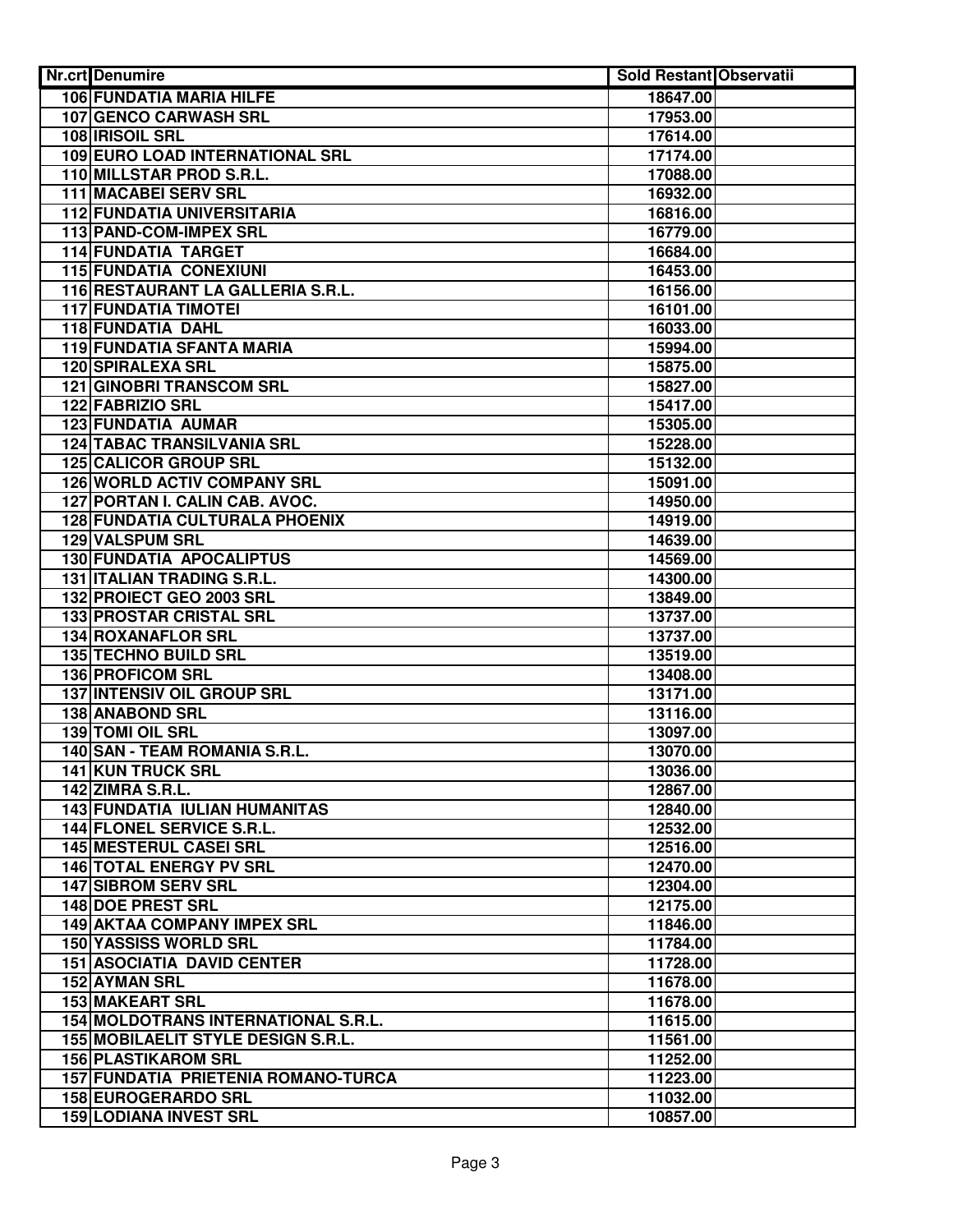| <b>Nr.crt</b> Denumire                              | <b>Sold Restant Observatii</b> |  |
|-----------------------------------------------------|--------------------------------|--|
| <b>160 VEST TRUCKRO SRL</b>                         | 10647.00                       |  |
| 161 TAR & TAR BROKER DE ASIGURARE S.R.L.            | 10551.00                       |  |
| <b>162 DORIRINA CONT SRL</b>                        | 10539.00                       |  |
| <b>163 FUNDATIA SPERANTA VESNICA</b>                | 10229.00                       |  |
| <b>164 FUNDATIA STUDENTILOR ECOLOGI SILVA</b>       | 10209.00                       |  |
| <b>165 ASOCIATIA EL SADAI</b>                       | 10135.00                       |  |
| 166 MUREDIA S.R.L.                                  | 10093.00                       |  |
| 167 GEO & LENY TRANS SRL                            | 9868.00                        |  |
| <b>168 LAGALION SRL</b>                             | 9868.00                        |  |
| 169 ASOCIATIA CULTURALA CANTATA MELODICA - SUCURSAL | 9768.00                        |  |
| 170 RUNNER COM S.R.L.                               | 9653.00                        |  |
| 171 IARA VET COM SRL                                | 9623.92                        |  |
| <b>172 FRATELLI PINTO SRL</b>                       | 9533.00                        |  |
| 173 FUNDATIA SFANTUL GHEORGHE BIRUITORUL            | 9439.00                        |  |
| <b>174 PANTOS TOURS SRL</b>                         | 9217.00                        |  |
| 175 FUNDATIA UMANITARA MEDUZA                       | 9209.00                        |  |
| 176 REPUBLIC CAFE SRL                               | 9201.00                        |  |
| 177 HALINOTRANS SRL                                 | 9078.00                        |  |
| 178 BISERICA CRESTINA BAPTISTA EPISCOPIA BIHOR      | 9054.00                        |  |
| <b>179 FASTLINK SRL</b>                             | 9045.00                        |  |
| 180 COMPPIL S.A.                                    | 9036.00                        |  |
| <b>181 DIESEL IMPEX SRL</b>                         | 9035.00                        |  |
| <b>182 FUNDATIA DE INTRAJUTORARE CARPATICA</b>      | 8875.00                        |  |
| <b>183 BIEFE CASA SRL</b>                           | 8874.00                        |  |
| <b>184 NYMPHEA INVEST SRL</b>                       | 8725.00                        |  |
| 185 DODO PRODCOM S.R.L.                             | 8704.00                        |  |
| 186 COMPANIA DE SERVICII FINANCIARE MODRU SRL       | 8641.00                        |  |
| <b>187 FUNDATIA TEODORA CARITY</b>                  | 8510.00                        |  |
| <b>188 FUNDATIA RALUCA</b>                          | 8444.00                        |  |
| <b>189 ASOCIATIA CENTRUL DE STUDII CRESTINE</b>     | 8379.00                        |  |
| 190 CONFREP S.R.L.                                  | 8316.00                        |  |
| 191 ALCAHIM SRL                                     | 8277.00                        |  |
| 192 KISS CAFFE SRL                                  | 8277.00                        |  |
| 193 LORIAN TRADE S.R.L.                             | 8277.00                        |  |
| 194 LUSEL PROD SRL                                  | 8250.00                        |  |
| 195 DI GRANDA COM SRL                               | 8218.00                        |  |
| 196 MOBEXPRES SRL                                   | 8211.00                        |  |
| <b>197 MIFLO STYLE SRL</b>                          | 8187.00                        |  |
| <b>198 CORASON SRL</b>                              | 8078.00                        |  |
| 199 CASA AMBIENT SRL                                | 7975.00                        |  |
| 200 MEDAVID SRL                                     | 7860.00                        |  |
| 201 ASOCIATIA CARITATIVA ROMANO-ENGLEZA MEDICAID    | 7855.00                        |  |
| 202 BIATOD SRL                                      | 7835.00                        |  |
| 203 FUNDATIA LUKANCA                                | 7827.00                        |  |
| 204 EGBERT AGRISERVICES SRL<br>205 ANCILIA SRL      | 7732.00<br>7672.00             |  |
| 206 ADJARA COM SRL                                  | 7556.00                        |  |
| 207 FGM SOLAR SRL                                   | 7453.00                        |  |
| 208 LOGONOVO SRL                                    | 7452.00                        |  |
| 209 CASIMO CLUB SRL                                 | 7437.00                        |  |
| 210 FAGIANCA SRL                                    | 7427.00                        |  |
| 211 LUC-TAV PRODCOMSERV S.R.L.                      | 7423.00                        |  |
| 212 UNITED EVASION SRL                              | 7364.00                        |  |
| 213 DANIS CONFEXIM SRL                              | 7322.00                        |  |
|                                                     |                                |  |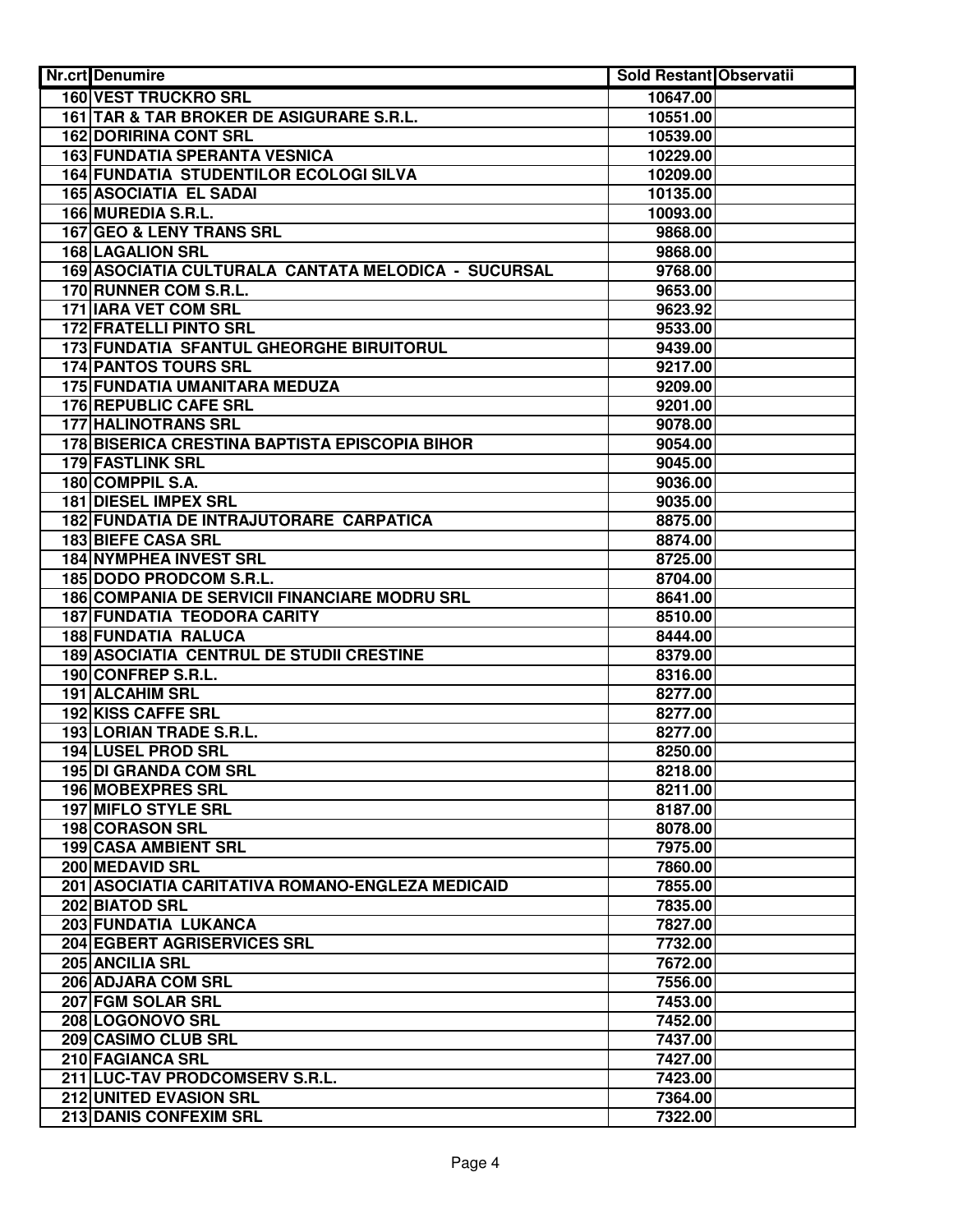| <b>Nr.crt</b> Denumire                                 | <b>Sold Restant Observatii</b> |  |
|--------------------------------------------------------|--------------------------------|--|
| 214 NEFTUN PROD IMPEX S.R.L.                           | 7306.00                        |  |
| <b>215 FLORINEL PROD</b>                               | 7177.00                        |  |
| 216 P.A.V. SRL                                         | 7174.00                        |  |
| 217 EXTRAPAN S.R.L.                                    | 7026.00                        |  |
| 218 INTERROSI SRL                                      | 7021.00                        |  |
| 219 BENY M SERVCOM S.R.L.                              | 7020.00                        |  |
| 220 PEDRINO SRL                                        | 6997.00                        |  |
| 221 MONTANA PLAY S.R.L.                                | 6867.00                        |  |
| 222 TOPSPORT DEMIAN SRL                                | 6807.00                        |  |
| 223 REPADY EXPRES SRL                                  | 6791.00                        |  |
| 224 LISATRANS S.R.L.                                   | 6757.00                        |  |
| 225 GABI & LACI SRL                                    | 6753.00                        |  |
| 226 HIDROSIM SRL                                       | 6720.00                        |  |
| 227 PUPA COM S.R.L.                                    | 6677.00                        |  |
| 228 FUNDATIA ARIANNA                                   | 6646.00                        |  |
| 229 ACONTES SRL                                        | 6618.00                        |  |
| 230 DULCE PUGLIA SRL                                   | 6601.00                        |  |
| 231 FUNDATIA DE INTRAJUTORARE FLORIANOR                | 6580.00                        |  |
| 232 METAL CASA SRL                                     | 6579.00                        |  |
| 233 CARIMP CONSTRUCT SRL                               | 6571.00                        |  |
| 234 MAR INTERNATIONAL TRANS S.R.L.                     | 6561.00                        |  |
| 235 CONSULATUL ONORIFIC AL REPUBLICII SLOVACE          | 6553.00                        |  |
| 236 FUNDATIA OMENIA SOCIALA ARTA DE A FI OM FILIALA    | 6482.00                        |  |
| 237 BOGDINEL SRL                                       | 6477.00                        |  |
| 238 CAFE AFRIKA SRL                                    | 6471.00                        |  |
| 239 LOC VECHI SRL                                      | 6463.00                        |  |
| 240 CLEMENT NAPOLEON SRL                               | 6453.00                        |  |
| 241 BIG INFO SRL                                       | 6299.00                        |  |
| 242 AMBIENT SYSTEMS SRL                                | 6257.00                        |  |
| 243 TASMANIA PROD-COM SRL                              | 6253.00                        |  |
| 244 SINDICATUL SOFERILOR BIHOR DIN S.C. TAXI-BIHOR ORA | 6208.00                        |  |
| 245 VALTAUR TRANS SRL                                  | 6199.00                        |  |
| 246 REDIS TRANS SRL                                    | 6180.00                        |  |
| 247 NELSIMONA S.R.L.                                   | 6004.00                        |  |
| 248 MARCVAL SRL                                        | 5998.00                        |  |
| 249 TODIANA SRL                                        | 5996.00                        |  |
| 250 SIRACUSA SRL                                       | 5973.00                        |  |
| 251 NEL&VICHI SRL                                      | 5948.00                        |  |
| <b>252 MOTORSMITH SRL</b>                              | 5922.00                        |  |
| 253 RADANIA SRL                                        | 5900.00                        |  |
| 254 ZEAN COM SRL                                       | 5889.00                        |  |
| 255 DORYCOR TOURS S.R.L.                               | 5871.00                        |  |
| 256 CARNIVAL CREW SRL                                  | 5870.00                        |  |
| 257 GIUSEPPE IMOBILIARE SRL                            | 5850.00                        |  |
| 258 EUROPOL RECYCLING SRL                              | 5845.00                        |  |
| 259 DISTRIBUTIE CARNE PROASPATA SRL                    | 5843.00                        |  |
| 260 MILANO LOGISTIC SRL                                | 5837.00                        |  |
| 261 DEWAELE TRANSPORT SRL                              | 5802.00                        |  |
| 262 HAN CARGO SRL                                      | 5746.00                        |  |
| 263 FUNDATIA LUMINA CELESTA                            | 5684.00                        |  |
| 264 CONSOLAMAR SRL                                     | 5630.00                        |  |
| 265 CORIMAR HOTELS SRL                                 | 5626.00                        |  |
| 266 FUNDATIA KATHYA                                    | 5625.00                        |  |
| 267 BELVERDE SRL                                       | 5615.00                        |  |